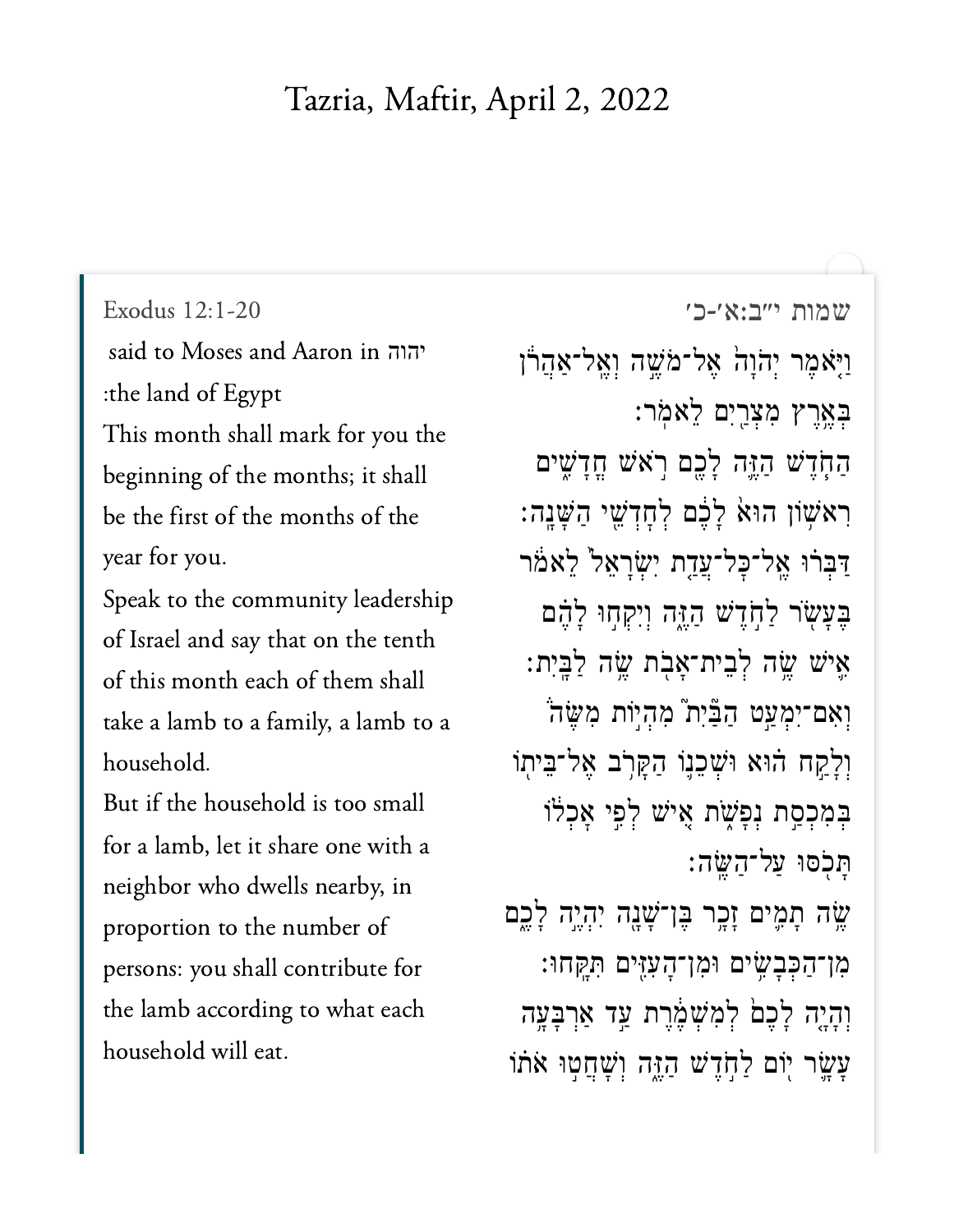Your lamb shall be without blemish, a yearling male; you may take it from the sheep or from the goats.

You shall keep watch over it until the fourteenth day of this month; and all the assembled congregation of the Israelites shall slaughter it at twilight.

They shall take some of the blood and put it on the two doorposts and the lintel of the houses in which they are to eat it.

They shall eat the flesh that same night; they shall eat it roasted over the fire, with unleavened bread and with bitter herbs.

Do not eat any of it raw, or cooked in any way with water, but roasted —head, legs, and entrails—over the fire.

You shall not leave any of it over until morning; if any of it is left until morning, you shall burn it. This is how you shall eat it: your loins girded, your sandals on your

ּכֵּל קְהָל עֲדֵת־יִשְׂרָאֵל בֵּין ָהַעְרָּֽבִים׃ וְלֵקְחוּ מְן־הַדָּ֫ם וְנֵתְנֵוּ עַל־שָׁתֵּ֣י הַמְּזוּזִת וְעַל־הַמַּשְׁקָוֹף עֲל הַבְּתִּים ַאֲשֶׁר־יֹאָכְלִוּ אֹתְוֹ בָּהֱם: וְאָכְלְוּ אֶת־הַבָּשֶׂר בַּלַּיְלָה הַזֶּה ִצְלִי־**ְאֵ**ּשׁ וּמַצּׁוֹת עַל־מְרֹרֵים ֹיאְכֻֽלהּו׃ אַל־תּאֹכְלִוּ מִמֶּּנּוּּ נָא וּבְשֵׁל מְבֻשֶּׁל ַּבְמֵיִם כֵּי אָם־צָלִי־אֵ*ּֽׁשׁ* רֹא*ִשְׁוֹ* ַעל־ְּכָרָ֖עיו ְוַעל־ִקְרּֽבֹו׃ וְלֹא־תוֹתִירוּ מִמֵּנּוּ עַד־בָּקֵר וְהַנִּתָר ִמֶּ֛מּנּו ַעד־ֹּ֖בֶקר ָּבֵ֥אׁש ִּתְׂשֹֽרפּו׃ וִכְּכָה הּאִכְלִוּ אֹתוֹ מְתְנֵיכֶם חֲגֻרִים נַעֲלֵיכֵם ּבְּרֵגְלֵיּכֶם וּמַקֵּלְכֵם בְּיֵדְכֵם וַאֲכָלְתֵּם אֹתוֹ בְּחִפְּזֹון ֱפֵּסַח הִוּא ַלי ֹה ָֽוֹהָֽוה׃ וְעָבִרְתִּי בְאֶרֶץ־מִצְרַיִם בַּלֵּיְלָה הַזֶּהֹ וְהִכֵּיתֵי כָל־בִּכוֹר בִּאֱרֵץ מְצָרַיִם מֵאֲדֶם וְעַד־בְּהֱמֶה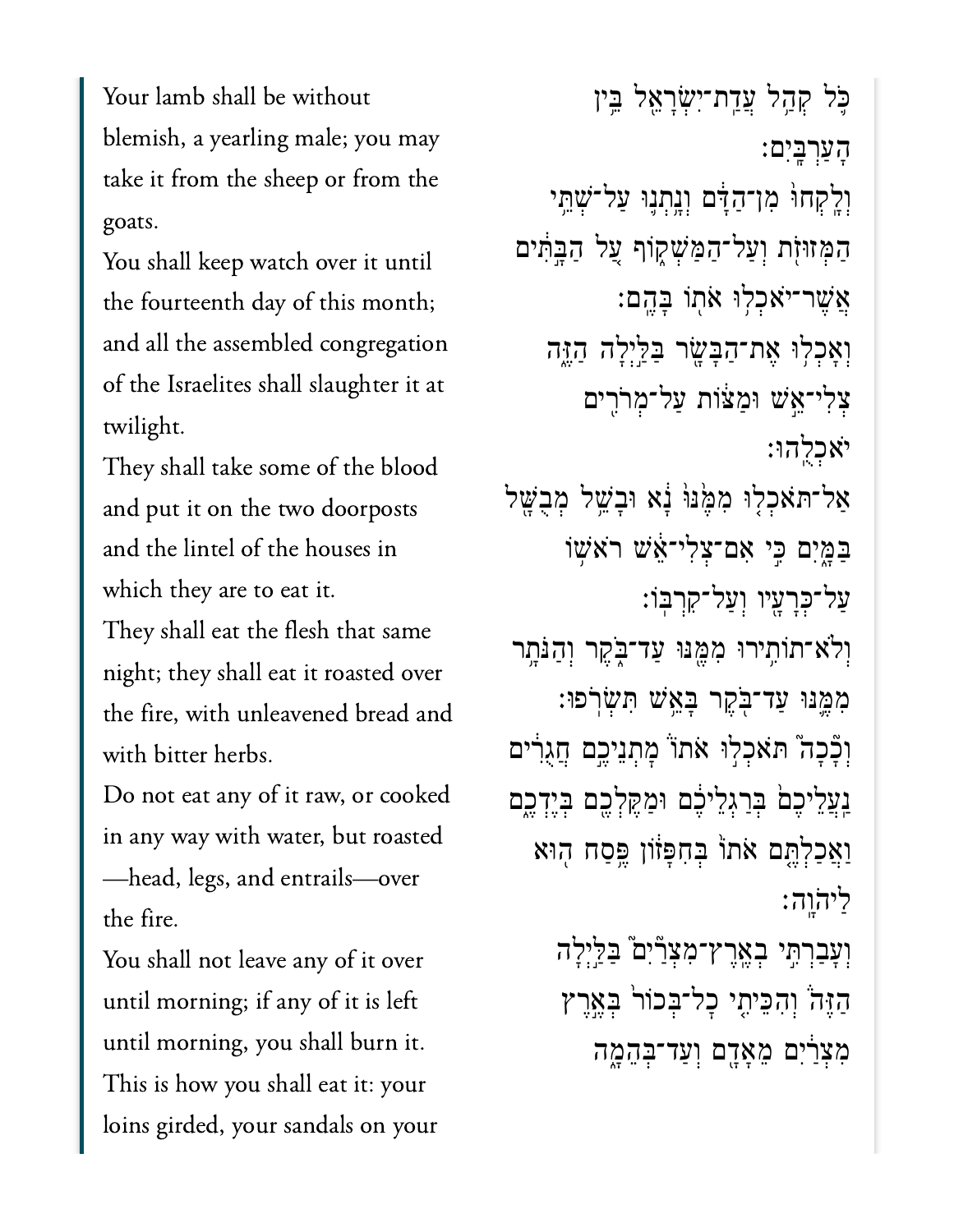feet, and your staff in your hand; and you shall eat it hurriedly: it is a passover offering to ההוה. For that night I will go through the land of Egypt and strike down every [male] first-born in the land of Egypt, both human and beast; and I will mete out punishments to all the gods of Egypt, I ... And the blood on the houses where you are staying shall be a sign for you: when I see the blood I will pass over you, so that no plague will destroy you when I strike the land of Egypt.

This day shall be to you one of remembrance: you shall celebrate it as a festival to יהוה throughout the ages; you shall celebrate it as an institution for all time. Seven days you shall eat unleavened bread; on the very first day you shall remove leaven from your houses, for whoever eats leavened bread from the first day to

וּבִכָּל־אֵלֹהֵי מִצְרֵיִם אֱעֵשֶׂה שִׁפַּטִים אֲנֵי יְהֹוֵה: וְהָיָה הַדָּם לָבֶם לְאֹת עַל הַבָּתִּים אֲשֵׁר אַתֵּם שָׁם וְרָאִ<sup>ׂ</sup>יִתְיֹ אֶת־הַדָּם וּפְסַחְתֵּי עֲלֵכֶם וְלָא־יֶהְיֶה בָכֶם גֶּגֶף לְמַשָׁחָ֫ית בִּהַכֹּתֵי בִּאֲרֵץ מִצְרֵיִם: וְהָיָה הַיוֹּם הַזֶּה לָכֵם לִזְכָּרוֹן וְחַגֹּחֵם אֹתְוֹ חֵג לֵיהֹוֶה לְדֹרְתֵיכֶם חִקֵּת עוֹלֵם תְּחָגֶּהוּ: ּשְׁבְעֲת יָמִיםׂ מַצְוֹת תֹּאלֶלוּ אֲךָ בַּיִּוֹם הַרְאֹשׁוֹן תַּשְׁבֵיתוּ שָׂאָר מִבָּתֵיכֶם כֵּי | כָּל־אֹכֵל חָמֵץ וְנְכְרְתָג הַגֲפֵשׁ הַהְואֹ מִיְשָׂרַאֵל מִיּוֹם הָרָאשׁן עַד־יִוֹם הַשָּׁבְעֵי: וּבִיּֽוֹם הַרְאשׁוֹן מְקְרַא־קֹדֵשׁ וּבִיּוֹם הַשָּׁבִיעִׁי מִקְרָא־קְדֵשׁ יְהָיֵה לָבֵם כַּל־מְלַאכַה לֹא־יֵעָשֵׂה בָהֶם אֲך אֲשֶׁר יֵאֲכֵל לְכָל־נֶׁפֵּשׁ הָוּא לְבָדִוֹ יֵעֲשֶׂה לַכֵּם: וּשִׁמַרְחֵם אֶת־הַמַּצוֹת כִּי בְעָצֵם הַיִּּוֹם הַזֶּה הוֹצֵאתִי אֶת־צִבְאוֹתֵיכֵם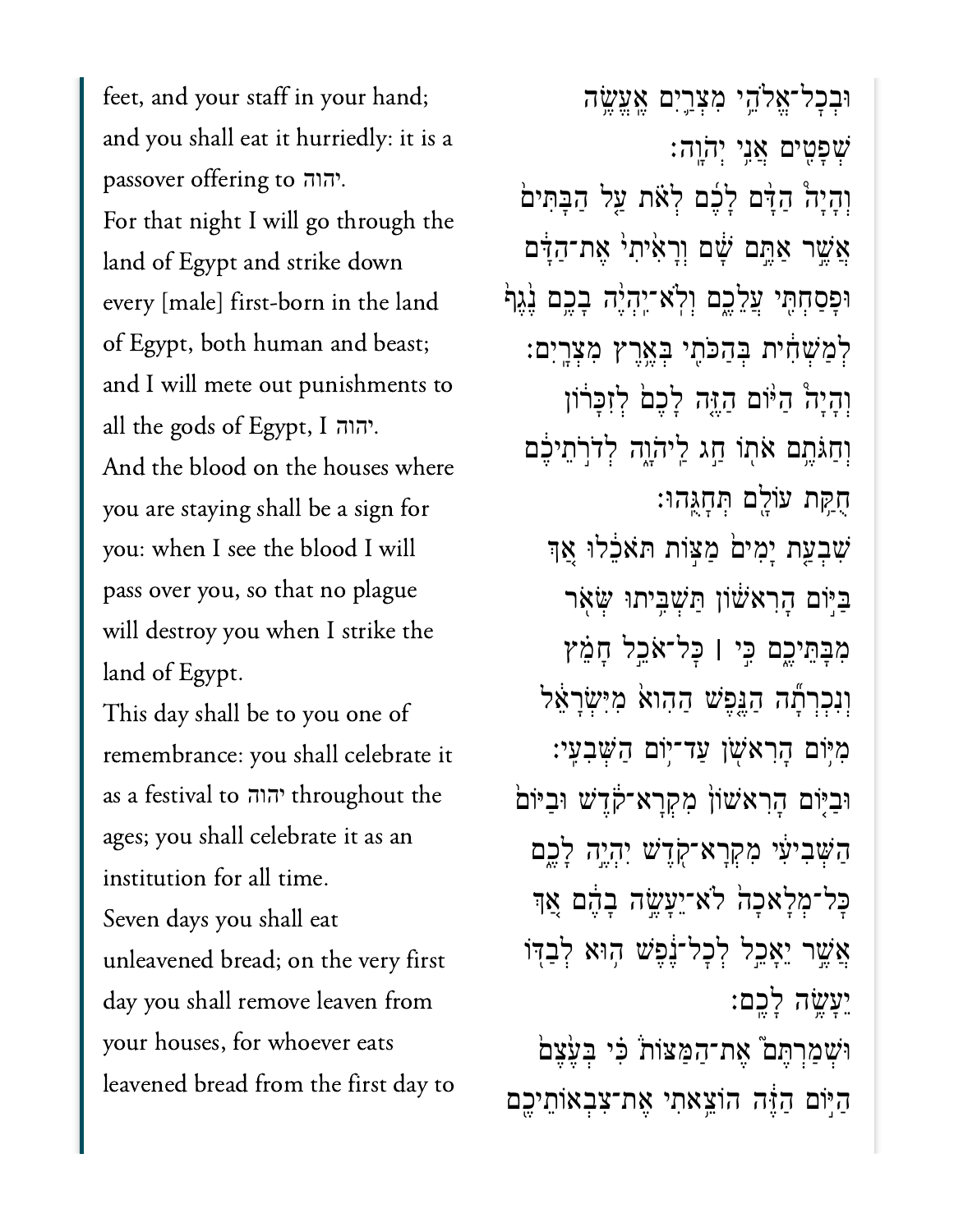the seventh day, that person shall be cut off from Israel. You shall celebrate a sacred occasion on the first day, and a sacred occasion on the seventh day; no work at all shall be done on them; only what every person is to eat, that alone may be prepared for you.

You shall observe the [Feast of] Unleavened Bread, for on this very day I brought your ranks out of the land of Egypt; you shall observe this day throughout the ages as an institution for all time. In the first month, from the fourteenth day of the month at evening, you shall eat unleavened bread until the twenty-first day of the month at evening. No leaven shall be found in your houses for seven days. For whoever eats what is leavened, that person —whether a stranger or a citizen of the country—shall be cut off from the community of Israel.

ֵמֶ֣אֶרץ ִמְצָ֑רִים ּוְׁשַמְרֶּ֞תם ֶאת־ַהּ֥יֹום ַהֶּ֛זה ְלֹדֹרֵתיֶ֖כם ֻחַּ֥קת עֹוָֽלם׃ ַּבְרָא<sup>ָּ</sup>שׁן בְּאַרְבָּעָה עָשָׂר יְוֹם לַחֹדֶשׁ ָבַּעֵרֵב תּאָכְלִוּ מַ<mark></mark>אֲת עַד יִוֹם הָאֶחֱד ְוֶעְׂשִ֛רים ַלֹ֖חֶדׁש ָּבָֽעֶרב׃ ִׁשְבַ֣עת ָיִ֔מים ְׂשֹ֕אר ֹ֥לא ִיָּמֵ֖צא ְּבָבֵּתיֶ֑כם ִּ֣כי **׀** ׇּכל־ֹאֵ֣כל ַמְחֶ֗מֶצת וְנִכְרְתָּה הַגֲפֶשׁ הַהִוא<sup>ָ</sup> מֵעֲדָת יִשְׂרָאֵל בַּגֵּר וּבְאֶזְרַח הָאֲרֶץ: ּכָל־מַחְמֶצֶת לִא תֹאַכֵלוּ בִּכֹל מוֹשָׁבְתֵיִבֶׁם תּאָכְלִוּ מַצְוֹת: {פ